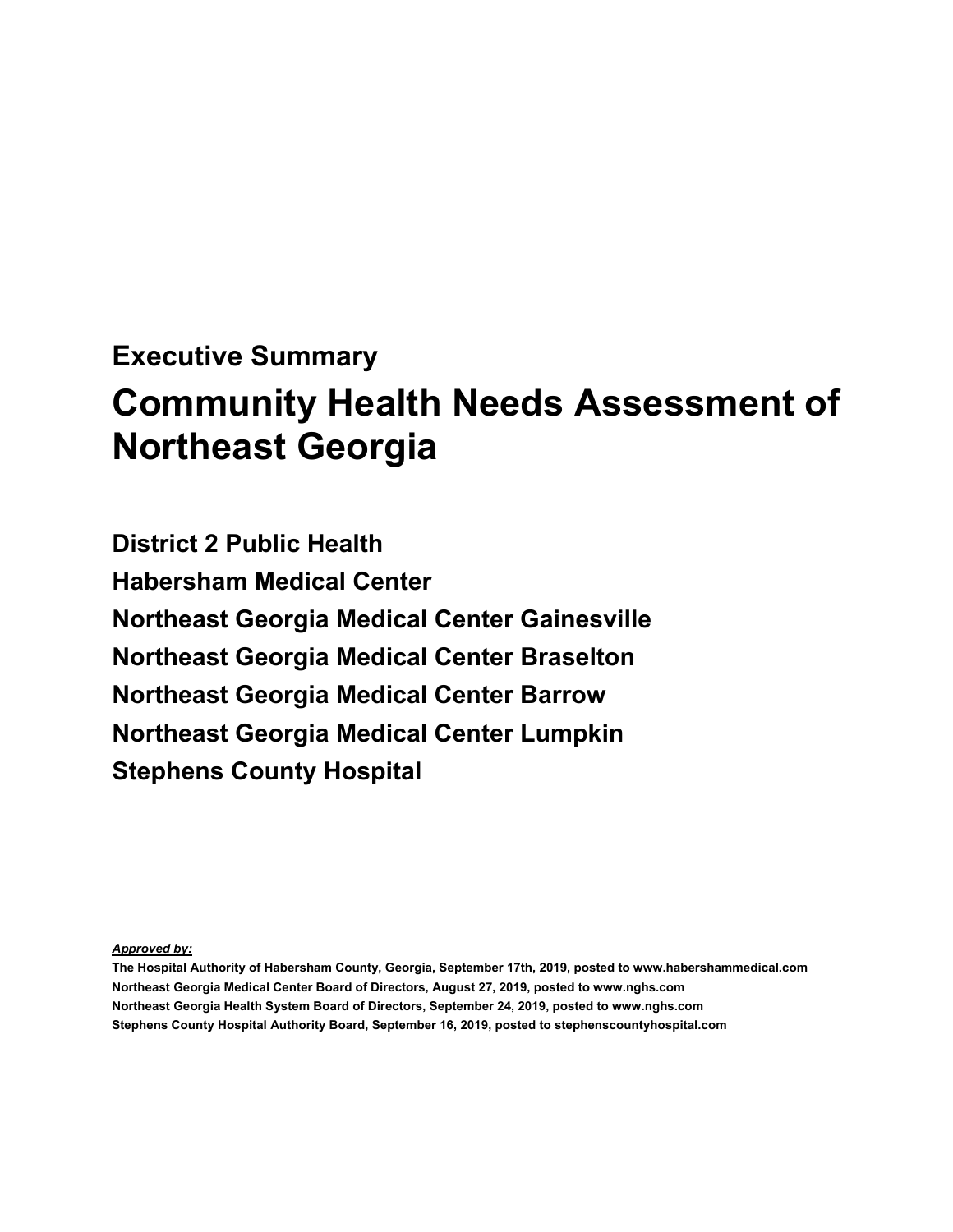## **Executive Summary**

The following organizations have partnered and collaborated to conduct a Community Health Needs Assessment (CHNA) for communities they (CHNA Partners) serve in northeastern Georgia:

- District 2 Public Health
- Habersham Medical Center
- Northeast Georgia Medical Center Gainesville
- Northeast Georgia Medical Center Braselton
- Northeast Georgia Medical Center Barrow
- Northeast Georgia Medical Center Lumpkin
- Stephens County Hospital

These CHNA Partners understand the importance of serving the health needs of their communities. In order to do that successfully, they must first take a comprehensive look at the issues that patients, families, and neighbors face when making healthy life choices and health care decisions.

Beginning in November 2018, the CHNA Partners began the process of assessing the health needs of the communities served by the hospital facilities and the health department with a collaborative community health needs assessment. IBM Watson Health (Watson Health) was engaged to help collect and analyze the data for this process, and to compile a final report to be made publicly available by September 30, 2019.

The communities served by each of the CHNA Partners overlapped and combined to include all or part of 16 counties in northeast Georgia. While a collaborative approach was utilized, a needs analysis was conducted for each CHNA Partner's defined community; community-specific subsections are included in this report. Northeast Georgia Health System (NGHS) defined four communities served by their four hospital facilities: NGHS Greater Braselton Service Area (GBSA), NGHS Primary Service Area (PSA), NGHS Secondary Service Area 400 (SSA 400), and NGHS Secondary Service Area North (SSA North).

Watson Health performed a quantitative and a qualitative assessment. Over 129 public health indicators were examined, and a benchmark analysis of the data was conducted. The analysis compared community values to the overall state of Georgia and United States (U.S.) values. For the qualitative assessment, input from over 500 people was included via several different qualitative methods; focus groups, interviews, in-person surveys, and listening sessions. Participants in these sessions included District 2 Public Health as well as individuals or organizations serving and/or representing the interests of medically underserved, low-income, and minority populations in the community.

Needs were first identified when an indicator for a community was worse than the Georgia state benchmark. A need differential analysis conducted on all of the low performing indicators determined the relative severity by using the percent difference from benchmark. The outcome of this quantitative analysis aligned with the qualitative findings to create a list of health needs in the community. Each health need received assignment into one of four quadrants in a health needs matrix. The matrix shows the convergence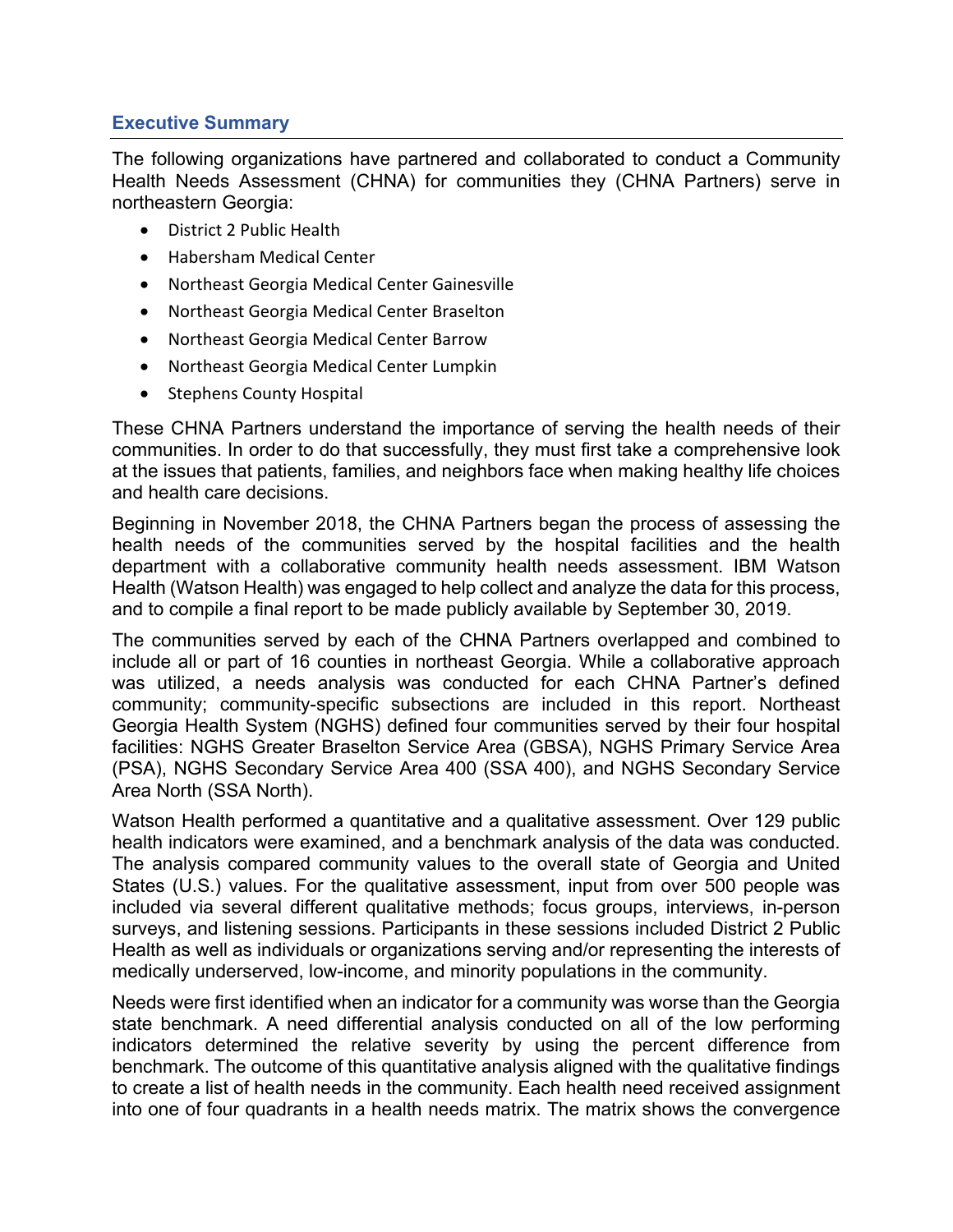of needs identified in the qualitative data (interview and focus group feedback) and quantitative data (health indicators) and identifies the top health needs for each community.

In June 2019, a session was held with the CHNA Partners and their community advisors to identify and prioritize the significant health needs for each CHNA Partner's community. The meeting was moderated by Watson Health and included an overview of the CHNA process for the communities of northeast Georgia; the methodology for determining the top health needs; and the selection and prioritization of significant health needs for the communities served.

The group was provided an overview of the CHNA process undertaken for northeast Georgia. The participants reviewed the CHNA findings and the Health Needs Matrix for each community. Working in community specific work groups, they identified the significant community health needs to prioritize. The community work group participants used criteria selected by the CHNA Partners to score each community's significant health needs. The list of significant health needs for each community was then prioritized based on the overall scores.

In the prioritization session described above, each community work group was tasked with recommending up to five (5) priority needs their respective CHNA Partner should address through their CHNA implementation strategies. After each work group established their recommendations, the groups reconvened to review their recommended priorities across the communities. Common priorities were identified, and collectively the group discussed areas of potential collaboration and synergies in implementation efforts between the CHNA Partners. The recommended priority health needs are as follows:



## *Recommended Priority Health Needs*

*Note: priority needs that are common across communites are shaded based on their commonality by category Source: IBM Watson Health, 2019*